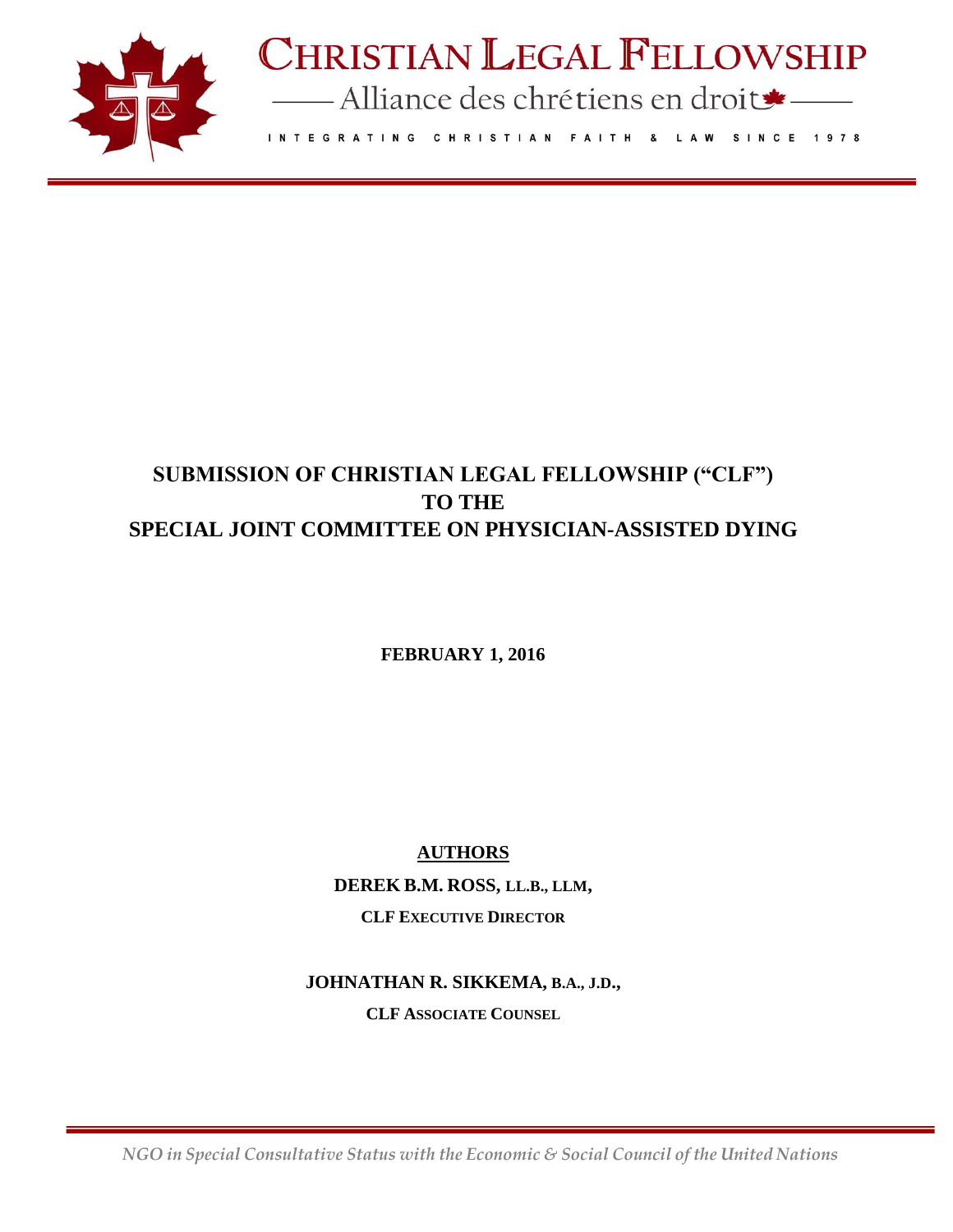# **I. WHAT IS PARLIAMENT'S ROLE?**

The Supreme Court's "declaration" in paragraph 127 of *Carter*<sup>1</sup>, removed from its context, has been nearly the sole focus of this Committee's deliberations. Observing the deliberations, one might think the Supreme Court of Canada had already amended the *Criminal Code* and that all it left for Parliament to do, if anything, was to define terms and procedures. The Committee has been preoccupied with questions such as: What does "grievous and irremediable" mean? How do we ensure a person who requests euthanasia or assistance in suicide is "competent" and "clearly consents"? Should Parliament answer such questions, or leave that up to the provinces or medical profession? And so on. We appreciate the inherent challenges the Committee currently faces in fulfilling its mandate, but respectfully submit that there are several problems with the narrow line of inquiry that has predominated thus far.

First, it treats the *Carter* decision as dictating the fundamental requirements of any future law on the matter of assisted suicide and euthanasia, whereas the Court clearly stated its intent to avoid usurping Parliament's role in crafting a remedy.<sup>2</sup> Second, it treats the Court's declaration as a freestanding statement of a newfound constitutional right—the supposed right of any and all competent, consenting adults with "grievous and irremediable" conditions to be killed by a physician or to have a physician assist them in committing suicide—which it is not. The SCC's declaration was not made in the abstract; rather, it was wholly dependent on two key findings:

(1) in the circumstances of Ms. Taylor (the plaintiff with ALS) and "persons in her position", sections 14 and 241(b) of the *Criminal Code* infringed her right to life, liberty and security of the person; and

(2) the object of sections 14 and 241(b) was to prevent vulnerable people from being pressured into committing suicide, but the means chosen (a complete prohibition) to accomplish this object was overbroad (and therefore not "in accordance with the principles of fundamental justice") because it also prevented "non-vulnerable" people from obtaining assistance.

The question you face as you legislate in response to *Carter*, therefore, is not "will this law allow for any competent person with a grievous and irremediable condition to obtain 'assisted dying'?"—as if any judge could demand this of Parliament. Rather, the relevant questions are:

- 1. Why should Canada have a law governing assisted suicide and euthanasia—what objective(s) should the law achieve?
- 2. What are appropriate means to accomplish the objective(s)?
- 3. How would the chosen means impact individuals' *Charter* rights, particularly under section 7 of the *Charter*? 3
- 4. If the law does interfere with the right to life, liberty, or security of the person, as most criminal law provisions  $do<sup>4</sup>$  would this law violate the principles of fundamental justice  $(PFI)?<sup>5</sup>$

<sup>1</sup> *Carter v Canada (Attorney General)*, 2015 SCC 5 [*Carter*].

<sup>2</sup> *Ibid*, at paras 125, 126, and 132.

<sup>&</sup>lt;sup>3</sup> In *Carter*, for example, the Court found that law interfered with the right to life, liberty, and security of the person because it robbed a person of bodily control in the context of end-of-life decision making. The foundation for this finding is explained further, below.

<sup>4</sup> Criminal offences are often punishable by incarceration, which deprives one of liberty. Therefore any such law must comply with the principles of fundamental justice.

<sup>&</sup>lt;sup>5</sup> The PFJ involve a comparison between the means and the objective of the law. The means chosen to accomplish the objective of the law must not be arbitrary, overbroad, or grossly disproportionate.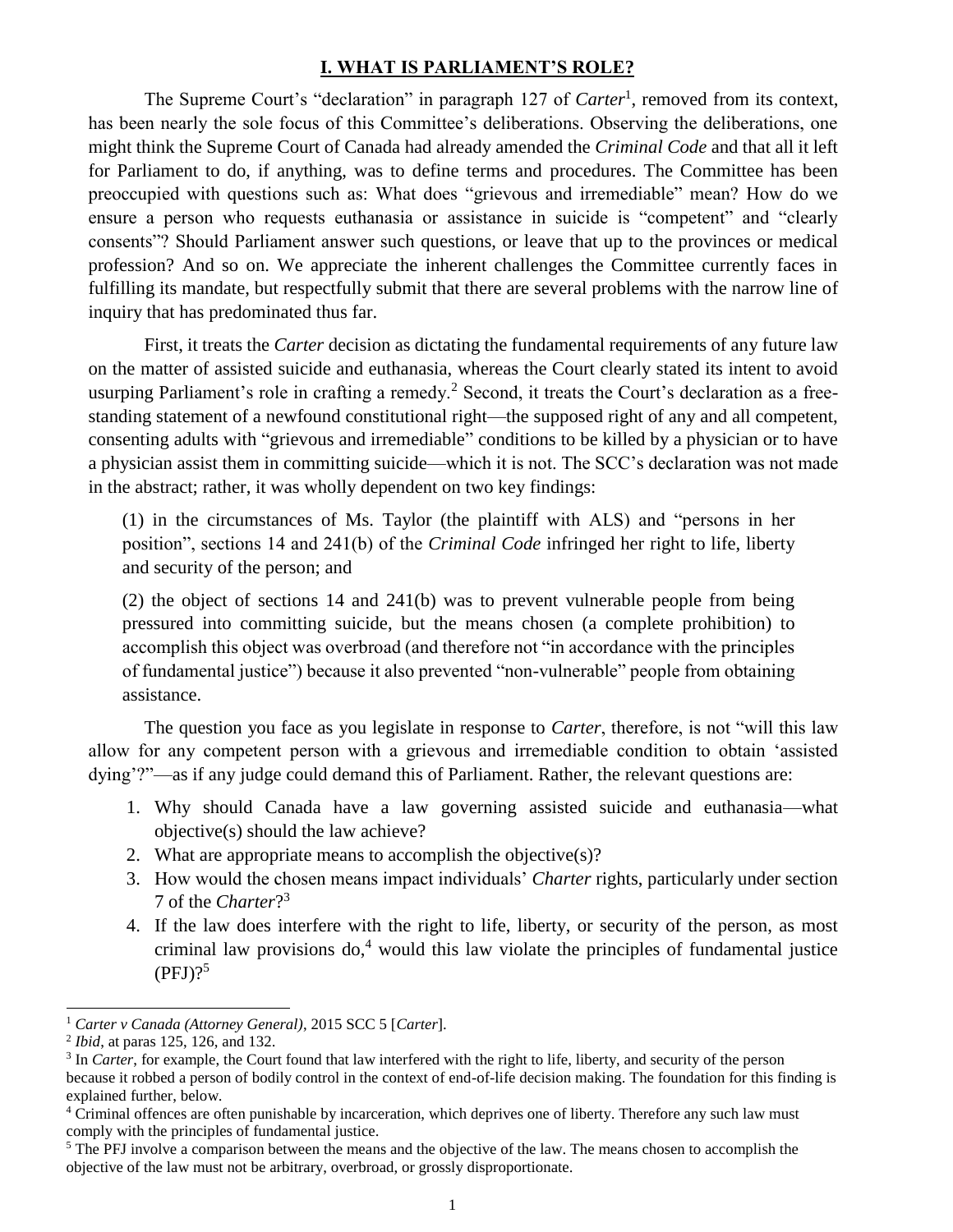5. If the law interferes with life, liberty, or security of the person and violates the principles of fundamental justice, would it nevertheless be justified under section 1 of the *Charter*?

The questions above appear in their logical order. We offer suggestions regarding what legislative objectives Parliamentarians ought to have in mind, how those might be achieved, and what the *Charter* implications are in Parts 4-7, below. However, because *Carter* has been widely misunderstood and its scope greatly exaggerated, we begin by explaining, in Parts 2-3, the reasoning underlying the outcome in *Carter* and the scope of the SCC's "declaration" in paragraph 127 of *Carter*.

#### **II. AVOIDING "POLICY DISTORTION"**

Political scientists use the term "policy distortion" to describe the phenomenon that occurs when lawmakers choose policies that may be less desirable or effective but which they believe will be more easily defensible against *Charter* challenges. Members of this Committee may risk foregoing the most important legislative objectives or the most effective means to achieve their objectives out of the mistaken belief that *Carter* precludes them. This is why it is so important to understand what *Carter* in fact decided and why.

#### **Limited scope of the** *Carter* **ruling**

*Carter* was a difficult case about a person suffering from ALS who sought the freedom to escape a slow death by suffocation that might eventually result from her progressive bodily deterioration and physical debilitation. The SCC applied the jurisprudential framework for section 7 of the *Charter* to these facts. It is often said that hard cases make bad law. The SCC Justices, of all people, would be acutely aware of this maxim. In such a case as this, where concerns were raised about normalizing suicide, devaluing life, putting the vulnerable at risk, overturning key principles of medical ethics, and so on, we might expect the SCC to carefully limit the scope of its ruling. The Court did, in fact, do just that.

Only by extracting one sentence of the Supreme Court's ruling and ignoring the rest can you take seriously the position that *Carter* requires Parliament to legalize assisted suicide or euthanasia for every competent, consenting adult who suffers from a subjectively grievous and irremediable condition, whether that condition be ALS, cancer, depression, bipolar disorder, or something else. Such a position makes the *Carter* judgment self-contradictory and nonsensical. Adopting this position would require you to ignore the Court's statement in paragraph 127 that its declaration is limited to the factual circumstances of the case and does not apply to other situations (situations dissimilar to Ms. Taylor's) where physician-assisted dying may be sought. It would require you to disregard the Court's statement that certain situations "would not fall within the parameters suggested in these reasons, such as euthanasia for minors or persons with psychiatric disorders or minor medical conditions."<sup>6</sup> In fact, in order for you to believe that *Carter* creates a right for every competent, consenting adult who suffers from a subjectively grievous and irremediable condition to receive "physician-assisted death", you must disregard basic rules for interpreting and applying jurisprudence, along with the actual construction of section 7 of the *Charter* itself<sup>7</sup>.

<sup>6</sup> *Carter*, *supra* note 1, at para 111.

<sup>&</sup>lt;sup>7</sup> Section 7 of the Charter is often misunderstood, unique as it is among Charter provisions for containing its own "internal limits" on the rights contained therein. Section 7 does not establish rights to life, liberty, and security of the person, full stop. If that were true, every prison sentence since 1982 would have been in violation of the section 7 right to liberty, for example. Rather, section 7 affords the right to not be deprived of life, liberty, or security of the person except in accordance with the principles of fundamental justice (PFJ). This explains why section 7 falls under the heading "Legal Rights" in the Charter, not "Fundamental Freedoms" (section 2). Peter Hogg (in *Constitutional Law of Canada, 5th Edition*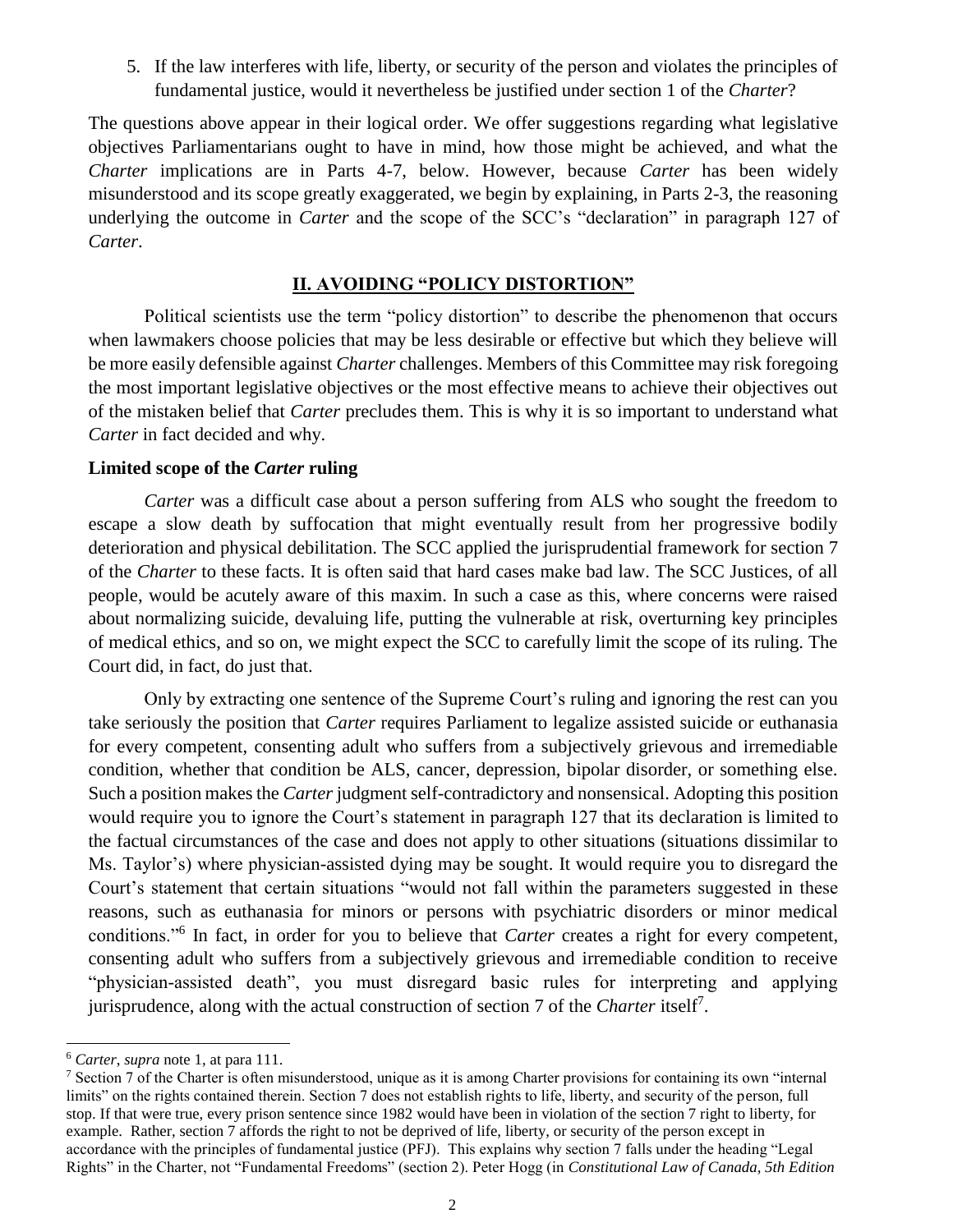The Court in *Carter* expressly limited scope of its ruling in paragraph 127. Even if it had done so explicitly, however, the scope of the ruling would be limited anyway by the facts of the case and the specific legal reasoning that led the Court to conclude that Ms. Taylor's rights were violated and that the violation was not justified.

# **"Grievous and irremediable" in context**

l

The SCC reviewed and affirmed the trial judge's reasons for concluding that the law deprived Ms. Taylor and persons in her position of the right to life, liberty and security of the person—reasons which depended on the facts. We get a sense of what "grievous and irremediable" means in *Carter*  by examining the factual circumstances to which the Court refers. As the trial judge noted, at paragraph 1041:

The plaintiffs provide evidence that some individuals who wish to end their lives are unable to do so without assistance because of grievous and irremediable illness, and that some individuals, including Ms. Taylor, face the prospect of becoming unable, because of grievous and irremediable illness, to end their lives at the time of their choosing. The illnesses they point to include ALS, Huntington's disease, locked-in syndrome and severe inoperable spinal stenosis.<sup>8</sup>

The right to life was infringed in *Carter* because the law might "force" persons with debilitating diseases to take their own lives while they are still physically capable of doing so, for fear of being incapable later. Their liberty and security were infringed because the law deprived them of control over their bodily integrity in the context of end-of-life health care decisions. In the Court's view, the principle of patient autonomy on which Ms. Taylor relied in this context "is the same principle that is at work in the cases dealing with the right to refuse consent to medical treatment or to demand that treatment be withdrawn". The Court also considered it contradictory that the law allows people in Ms. Taylor's situation to request palliative sedation or to refuse life-sustaining treatment, while denying them assistance in committing suicide.

The trial judge had granted Ms. Taylor and her doctor an exemption from the law, after ruling that the law would become void in one year for violating Ms. Taylor's Charter rights. Notably, the trial judge's exemption for Ms. Taylor contained significant stipulations, among them that her attending physician must attest that she "is terminally ill and near death, and there is no hope of her recovering" before aiding her suicide.<sup>9</sup> The SCC says nothing about the trial judge's conditions for Ms. Taylor being unconstitutional and there is no reason to believe that they were, or that legislation with similarly strict conditions would be. Rather, the SCC was adamant that enacting conditions is Parliament's job. The Court's clear statement that its declaration responds to the facts of *Carter* and not to other situations gives lawmakers great latitude to restrict assisted suicide and euthanasia.

*Supplemented* (December 1, 2014) suggests section 7 is better understood as enacted in French, which does not repeat the word "right" ("droit") as the English does. Or as Guy Regimbald and Dwight Newman explain it (in *The Law of the Canadian Constitution, 1st edition* (Markham: LexisNexis, 2013), at 618) life, liberty, and security of the person are "interests" protected by section 7, and section 7 is "engaged" when the state interferes with any of these—but section 7 is only violated where one of these interests is "engaged and where the state law or action violates a PFJ.

<sup>8</sup> *Carter v Canada (Attorney General)*, 2012 BCSC 886 [*Carter* trial judgment]. The term "grievous and irremediable" also refers to other conditions that cause patients to experience severe physical suffering and loss of ability to care for their basic needs and to act independently. See also paras 73, 258, and 1041 of the trial judgment.

<sup>9</sup> Note that it was the same trial judge, who declared the law invalid for violating the Charter, who also set out strict conditions governing Ms. Taylor's access to assisted death. By the time the case reached the Supreme Court, Ms. Taylor had died of natural causes. Therefore, although the SCC, like the trial judge, declared the law invalid but delayed the invalidation of the law for one year, no exemption was granted in the interim period.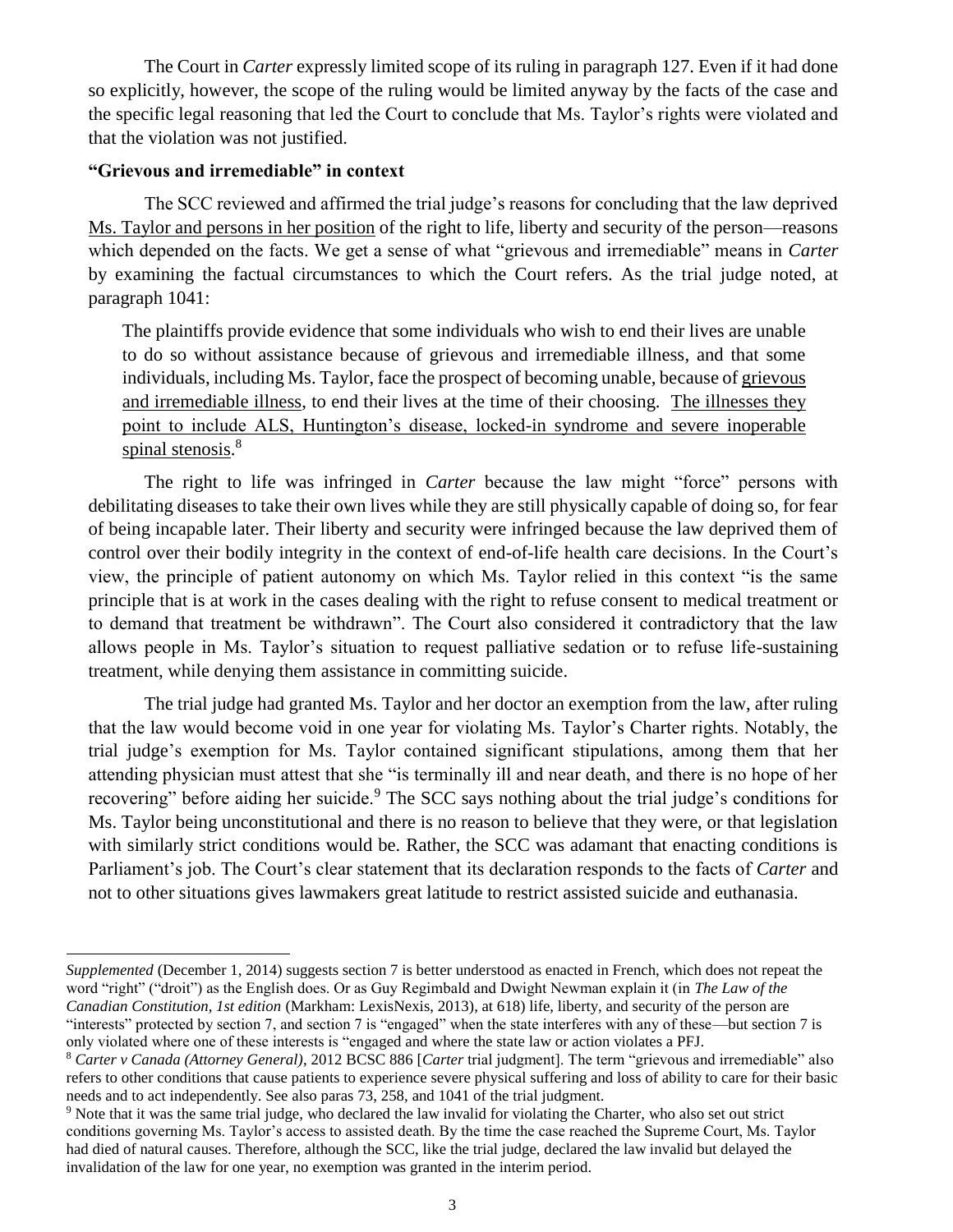In short, the court's analysis was within the context of a patient who was (a) suffering from a terminal illness and nearing end-of-life, and (b) whose illness would eventually render them physically incapable of committing suicide without assistance. Any discussion surrounding what is meant by "grievous and irremediable condition" must be understood within that context.

# **III. MENTAL ILLNESS**

The plaintiffs in *Carter* did not suffer from mental illness. The Court did not analyse the impact of the law on persons with mental illness. Last week, Professor Downie told this Committee that *Carter* requires assisted suicide and euthanasia to be available to such people. She noted that there was evidence about persons with mental illness before the Court, and that the federal government even introduced additional evidence at the Supreme Court level about highly controversial cases of PAD occurring in Belgium.<sup>10</sup> Professor Downie rightly noted that the new evidence did not change anything in the Court's analysis—but the reason that evidence did not change anything is crucial. That evidence did not change the outcome of *Carter* because the Court was simply not addressing: (1) whether a ban on assisted suicide and euthanasia would infringe on the right to life, liberty, or security of the person of an individual suffering from mental illness, (2) if it did, whether that infringement would also violate the principles of fundamental justice, and (3) if it both infringed on the right to life, liberty, or security and violated the PFJ, whether the resulting violation of section 7 would be justified under section 1 of the *Charter*.

If Parliament enacted a new law prohibiting anyone from euthanizing or assisting in the suicide of a person with a mental illness or psychiatric disorder, in order for someone successfully challenge that law, he would have to succeed at each of the three stages of the *Charter* analysis above. This three-stage *Charter* analysis would of course be different in the case of a plaintiff with depression than it would be in the case of a plaintiff with ALS or other physically debilitating and terminal disease. Again, the question is not whether such a law would prevent a competent, consenting adult with a subjectively grievous and irremediable condition from being euthanized or committing suicide with a physician's help. The SCC's declaration is not some abstract, nebulous extrapolation of *Charter rights.* It is one part of the Court's explanation for its ruling in this particular case.

Does a law preventing a clinically depressed person (for example) from obtaining "assisted dying" violate her right to life? If so, how? Certainly not by forcing a person to take her own life for fear of being physically incapable of doing so later, as in *Carter*. How about liberty and security of the person? These rights are not unlimited in scope. In *Carter*, the SCC found that in circumstances where a person can otherwise request palliative sedation or the removal of life-sustaining treatment, the right to liberty and security of the person included the right to make decisions about how one will die. The reasoning in this part of the decision would not apply to a plaintiff with mental illness. If, however, the law did somehow violate the clinically depressed person's right to life, liberty, or security of the person, the next two questions would be whether such a law violates the principles of fundamental justice and, if so, whether this violation is justified under section 1 of the *Charter*. *Carter*  offers no answer to any of these questions. It was not a case about mental illness.

# **IV. PARLIAMENT'S OBJECTIVES**

Why prohibit or restrict the availability of assisted suicide or euthanasia? As we noted in Part 1, this is logically the first question that legislators need to ask and answer. Any law enacted by Parliament pursuant to its criminal law power must delineate the boundary between criminal and non-

 $10$  Ordinarily, the evidentiary record is completed at the trial level, and the higher courts review the case based on that record, with a high degree of deference to the trial judge regarding findings of fact.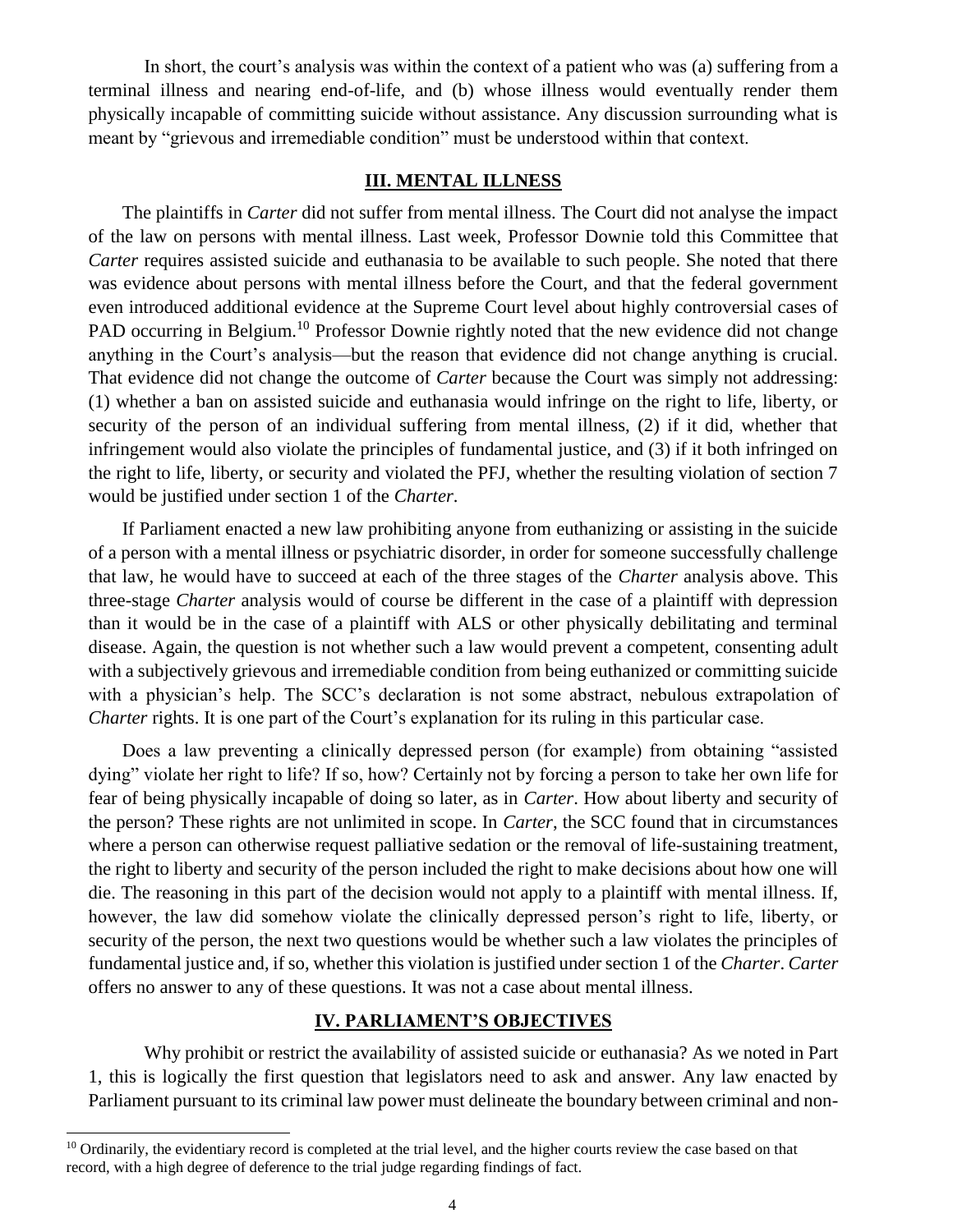criminal participation in deliberately causing another person's death. Any law, however strict or flexible, may be subject to a *Charter* challenge. The possibility of a *Charter* challenge is no reason to shy away from taking a stricter approach. Whatever Parliament does, a scrutinizing court might one day compare the law's object and the means it uses to achieve its object. The SCC's interpretation of the objective of s. 241(b) of the *Criminal Code* in *Carter*—namely, protecting vulnerable people from being pressured to commit suicide in a moment of weakness—is binding only with respect to that provision as it is currently worded, not with respect to future amendments or enactments.

The SCC ruled in *Carter* that the objective of Canada's existing prohibition on aiding or abetting suicide (part of the Criminal Code since its inception in 1892) is not to protect life or even to prevent suicide, but merely to "protect vulnerable people from being induced to commit suicide in a moment of weakness." On this objective rested the fate of the law. The Court itself established the principle of fundamental justice that a law cannot be "overbroad" two years after it upheld the assisted suicide prohibition in *Rodriguez* (1993). A law is overbroad if it denies the rights of some individuals in a way that bears no relation to the law's (Parliament's) objective. Since, in the Court's opinion in Carter, the existing law's objective was only to protect vulnerable people from being induced to commit suicide, but the law also prevented non-vulnerable people from obtaining assisted suicide, it followed that the law was overbroad and therefore invalid.

Chief Justice McLachlin once said: "Every generation faces unique moral issues. And historically, every generation has turned to the criminal law to address them."<sup>11</sup> Criminal law is the exclusive domain and responsibility of Parliament. A criminal law enactment must have a criminal law purpose, which historically include public morality, safety, peace, order, security, or "some similar purpose."<sup>12</sup> Given the importance of the law's objective to the outcome of judicial review of the law, whether that review is on the basis of the constitutional division of powers or the *Charter* or both, making the objective clear is crucially important.

# **V. PRINCIPLED OPPOSITION TO ASSISTED SUICIDE**

In 2010, during Parliamentary debate on Bill C-384, Liberal MP Paul Szabo, who for five years sat on the ethics committee of the board of the Mississauga hospital, said he was "strongly opposed" to the Bill, explaining, "In my view, it is simply wrong to deliberately kill another human being. The miracle of life is inherently dignified and each day is a gift to be cherished." Conservative MP David Sweet said he was "worried that Bill C-384 signals a devaluing of life" and concluded his speech by saying, "I would urge members to reject Bill C-384 and signal to all Canadians that we hold life as sacred and do not find the intentional taking of life acceptable whatsoever." Other members made similar statements. Some opposed the bill for other reasons, and some spoke in favour. The bill was defeated soundly, 228 votes to 59.<sup>13</sup>

Some would have you believe that, in light of *Carter*, principled opposition to euthanasia and assisted suicide (whether such opposition is absolute in nature as articulated by Szabo and Sweet, or admitting of some exceptions) is now legally irrelevant. But that is simply not the case. In *Carter*, the SCC decided that, if Parliament was opposed to killing or assisting in the suicide of competent, nonvulnerable persons who clearly consent, its opposition was not to be found in section 14 or 241(b) of

<sup>&</sup>lt;sup>11</sup> *Reference re Assisted Human Reproduction Act*, 2010 SCC 61, at para 1.

<sup>12</sup> *Ibid*, at para 43.

<sup>&</sup>lt;sup>13</sup> Some who have appeared before the Committee have said that *Carter* requires a legislative response that would be similar in several ways to Bill C-384. That bill would have created an exemption from criminal liability for physicians who provide "aid in dying" to persons who: are 18 years of age or older; suffer from terminal illness or continues to experience several physician or mental pain with no prospect of relief; provide two written requests expressly stating their consent, 10 days apart, while lucid.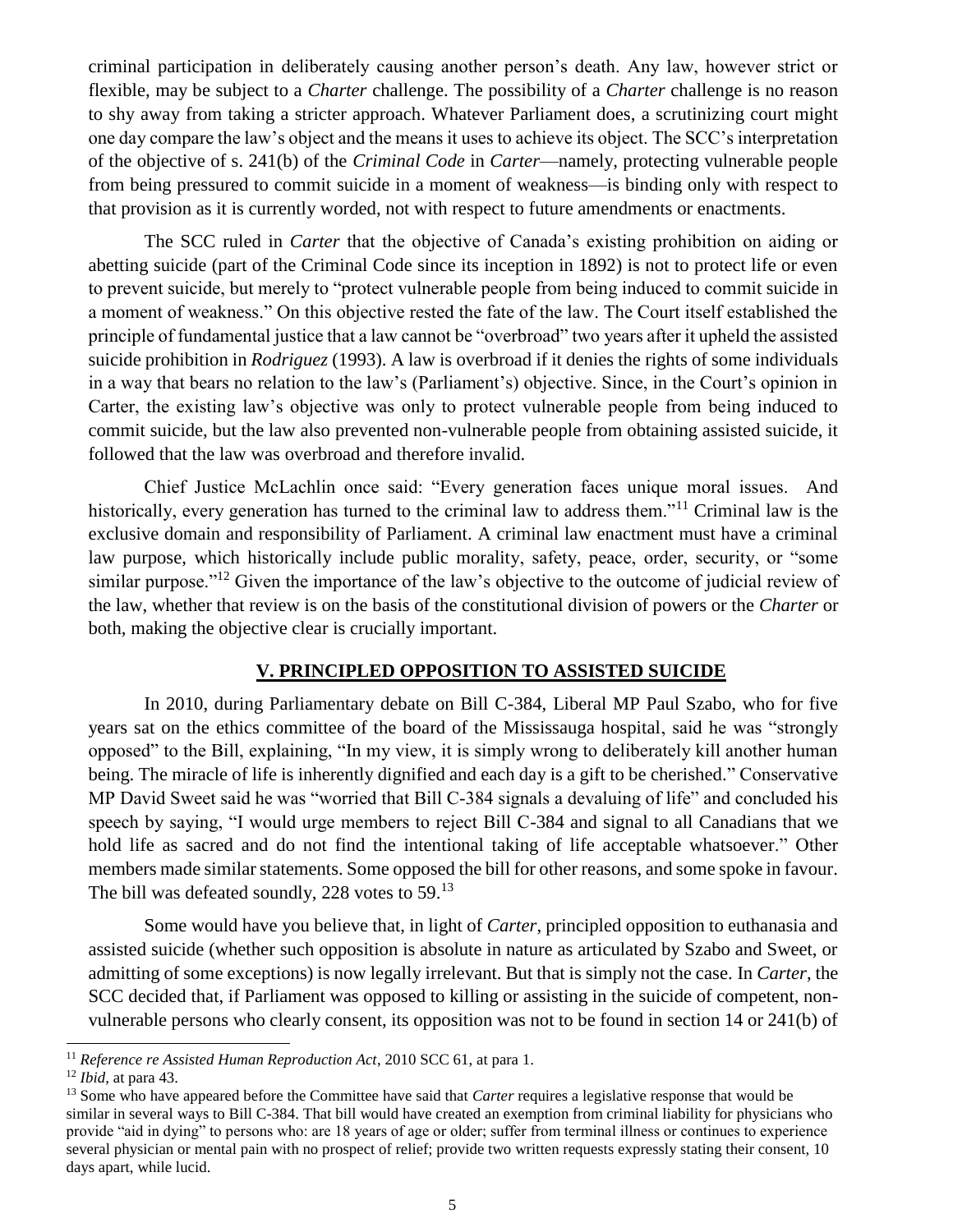the *Criminal Code*. The Court did not say that preventing suicide and the normalization of suicide, maintaining respect for life, affirming the equal worth of every life regardless of physical inequalities, and preserving a medical ethical culture against killing would be illegitimate objectives for Parliament to pursue—it simply found that it was not clear from the text of sections 14 and 241(b) that their purpose was any of the above. The "object" (or purpose) of these sections is not explicitly spelled out in the *Code*, so the SCC had to decipher their object from the text and the statutory context. The SCC ultimately found that Parliament's purpose as embodied in these provisions was not to oppose euthanasia or assisted suicide in all situations, but simply to prevent vulnerable people from error or abuse that might occur if assisted suicide and euthanasia were legal.

The Attorney General of Canada (AGC) argued in *Carter*, ultimately unsuccessfully, that the object of these provisions is to affirm the equal value of every life. Deliberately bringing about the death of another person, the AGC explained, necessarily involves an affirmation of the subject's conclusion's that his or her life is worth living. The AGC also argued that prohibiting euthanasia and assisted suicide prevents the normalization of suicide and the denormalization of physical dependence. Our organization likewise argued that the law was tied to the principle of equality, that the deliberate taking of any life is always wrong, despite the many inequalities (in physical and mental ability, bodily health, etc.) that exist between us. Such an approach refuses to draw a dividing line between circumstances and personal wishes that merit suicide intervention and those that supposedly merit suicide assistance or euthanasia.

This is not just a personal or private issue. Maintaining respect for life, preventing suicide, preserving a medical culture against killing—these are valid concerns and valid legislative objectives. Euthanasia and assisted suicide are social acts, the practice of which shapes the ethos and culture of a society. Canadians rightly look to Members of Parliament to carefully deliberate about and decide what the law ought to say about the issue according to their informed best judgment and on the basis of fundamental moral considerations, not according to recent polling data or whatever the loudest voices say the "spirit" of the *Carter* decision requires if you wish to avoid future *Charter* challenges. Besides, the scope of *Carter* has been greatly exaggerated. If Members of this Committee, the House, or the Senate oppose euthanizing or assisting the suicide of persons who suffer from grievous and irremediable medical conditions, they should make their position known and state the reasons for it. Their reasoning may inform the objectives that Parliament pursues in enacting a new law, whether the new law be a complete ban or a set of restrictions.

# **VI. THE LEGAL BASIS FOR A COMPLETE BAN POST-***CARTER*

Nothing in *Carter* precludes Parliament from greatly restricting (or even banning) assisted suicide pursuant to other legislative objectives and Parliament ought to consider other important objectives in addition to objective of preventing the abuse of vulnerable persons.

Parliament has authority to decide what constitutes a criminal act on the basis of fundamental moral considerations. The moral and constitutional principle underlying a complete ban is the equality of persons and the inviolability of human life. A complete prohibition can be maintained by specifying in the law itself that upholding the inviolability<sup>14</sup> of human life is the purpose of the new

<sup>&</sup>lt;sup>14</sup> The inviolability of life is the principle that the intentional taking of all human life is wrong without exception, no matter whose life it is, no matter what the circumstances. The inviolability principle does not create any obligation on an individual or a society to take every possible step to prolong life. It respects the right of a person where that treatment is futile or overly burdensome. It is a cornerstone of Western civilization, is evident in ancient Greek philosophy and Roman law, and was received into the common law long before it was constitutionalized as the right to life in s.7 of the Charter and held to inform the principles of fundamental justice.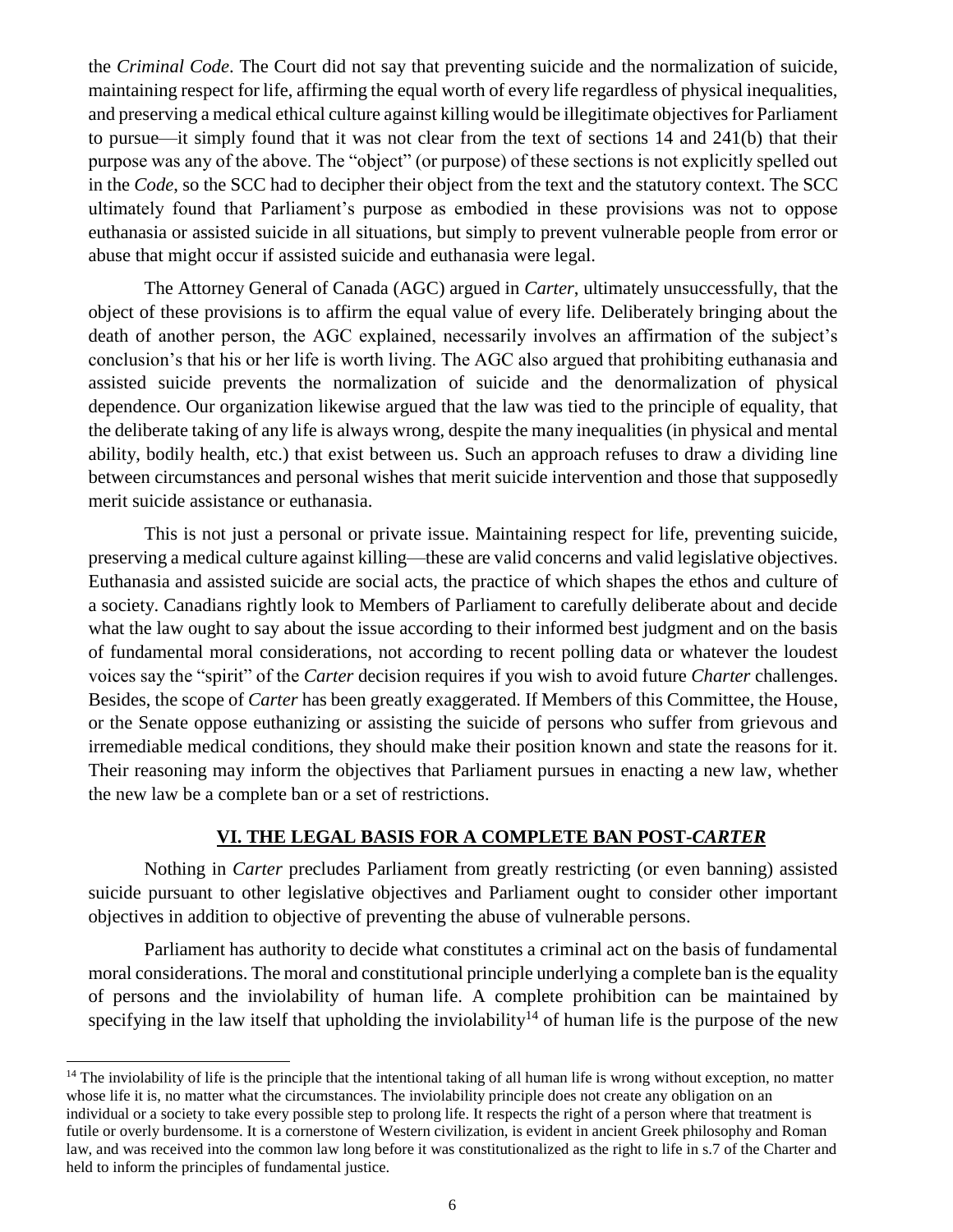law, not *merely* the protection of vulnerable people from the risk of error and abuse, as the SCC interpreted the purpose of the existing law. Parliament can choose to prohibit certain conduct both because of the wrongness of the conduct and in order to prevent accompanying harms.<sup>15</sup> A prohibition enacted for that purpose would not be overbroad.

The protection of vulnerable people that results from a complete ban on assisted suicide may be considered a secondary objective of the law or simply a beneficial side effect. In this sense, a prohibition on assisted suicide functions in the same way as the prohibitions in  $R v Sharpe^{16}$  and  $R v$ *Butler*<sup>17</sup>. Similarly, an assisted suicide prohibition protects vulnerable groups directly though prohibition and indirectly by maintaining a cultural attitude that every life is equally valuable.<sup>18</sup> Prohibition also supports the medical ethical culture against killing. The risk of permitting assisted suicide or voluntary euthanasia at all is that the culture against killing will erode. Again, the concern is not simply that a new law permitting assisted suicide in certain circumstances will be abused or disobeyed, it is that medical culture will shift towards favouring assisted suicide where it is a legally permissible option.

Finally, prohibition remains the best means available for protecting the vulnerable. The SCC recognized that there are risks inherent in legalizing assisted dying, risks that cannot be eliminated entirely, but only "very substantially minimized".<sup>19</sup> The broader social and societal concerns involved in legalizing assisted suicide do not factor into the SCC's judgment, but must be considered by Parliament.

# **VII**. **RESTRICTING ASSISTED DYING TO CIRCUMSTANCES IN** *CARTER*

Short of a complete ban, which remains the best legislative option, Parliament should enact a strictly limited exception to the general prohibition on assisted suicide, along with a comprehensive regime detailing safeguards, reporting, and oversight mechanisms. Parliament's criminal law power gives it authority to establish an administrative and enforcement regime necessary to give effect to the general prohibition and the accompanying limited exception. Judicial approval must be given in every case, only where the legal conditions and procedures are met, and consent must in every case be reliably obtained and recorded.

<sup>&</sup>lt;sup>15</sup> Consider the law of assault as an example. Physical contact with another person is generally not assault where there is consent, but nobody is entitled to consent to the infliction of serious bodily harm. Justice Gonthier, for the majority of Supreme Court in *R v Jobidon*, [1991] SCJ No 65 (QL), explained that this rule acts as a deterrent against consensual fighting and discourages fighting in general, thus also protecting those who do not consent to a fight from physical aggression (para 114). Gonthier J. also said: "Wholly apart from deterrence, it is most unseemly from a moral point of view that the law would countenance […] the sort of interaction displayed by the facts of this appeal. The sanctity of the human body should militate against the validity of consent to bodily harm inflicted in a fight" (para 115). The law can and does limit autonomy for moral reasons, while simultaneously promoting various policy objectives. By deterring aggression in general, the law of assault has the beneficial effect of protecting the autonomy and bodily integrity of those who would not consent to a fight. Yet the "moral point of view" is the primary basis for vitiating consent to assault causing serious bodily harm. The law of assault is about more than protecting personal autonomy. By contrast, in *Carter*, although section 241(b) says nothing about consent, the SCC decided that the existing prohibition is about protecting vulnerable persons from abuse and nothing more. <sup>16</sup> 2001 SCC 2.

<sup>17</sup> [1992] 1 SCR 452. The SCC found in *Sharpe* that the prohibition against possessing child pornography protected children because "in a larger attitudinal sense [the law] asserts the value of children against the erosion of societal attitudes towards them." In *Butler*, the prohibition on obscene materials was characterized as countering harm to women not only through direct prohibition, but also indirectly through countering harmful cultural attitudes towards women.

<sup>18</sup> 2013 BCCA 435 (Factum of the Intervenor CLF, at paras 4-6). See also *Rodriguez v. British Columbia (Attorney General)*, [1993] 3 SCR 519, 1993 CanLII 75 (SCC), at 595. Justice Sopinka in Rodriguez recognized that s. 241(b) of the *Criminal Code*, like s. 14, is grounded in the state's interest in protecting life and not allowing human life to be depreciated. <sup>19</sup> *Carter*, *supra* note 1, at para 27.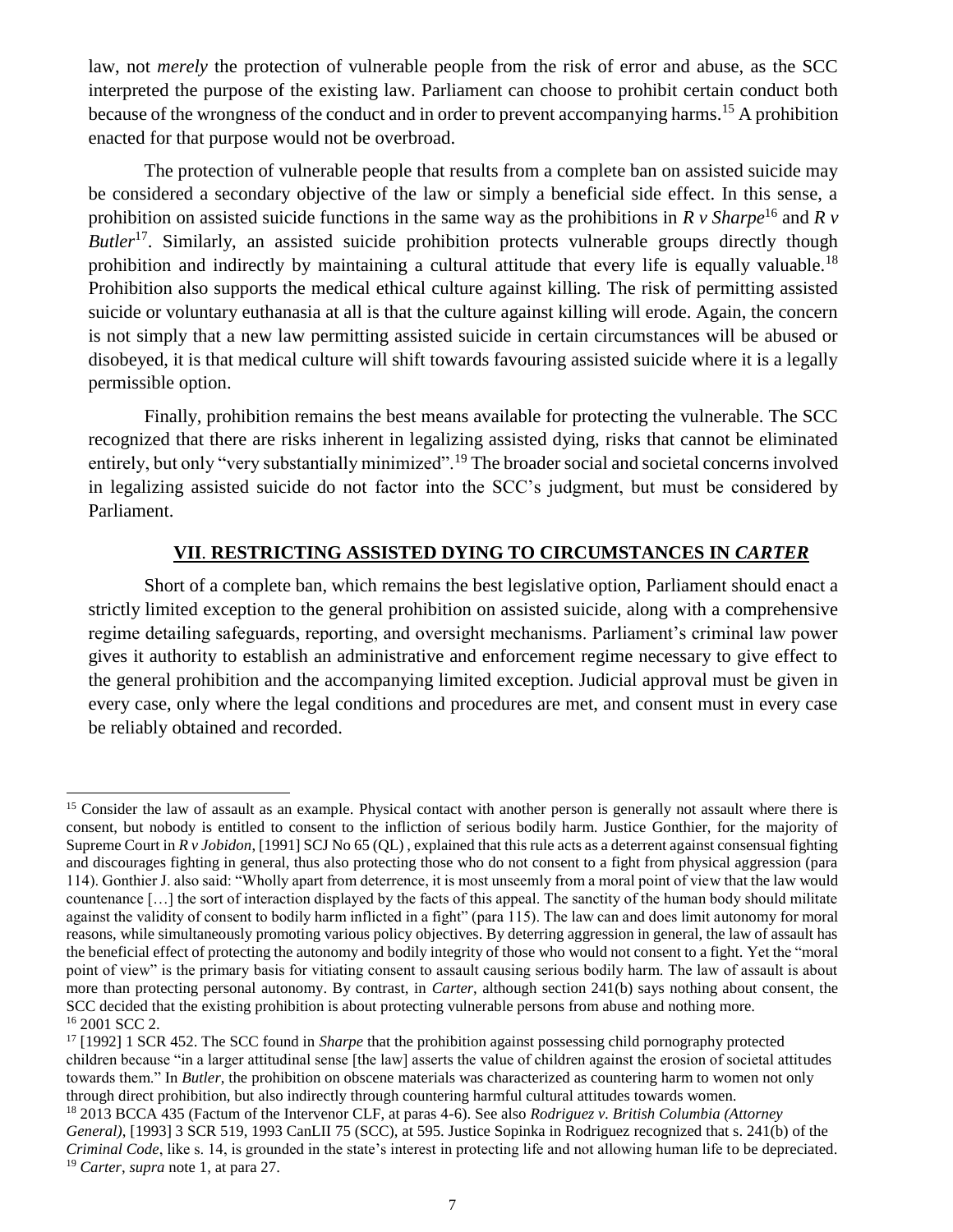#### **a) Assisted suicide remains a criminal law matter**

The *Carter* ruling does not turn assisted suicide into an ordinary health service to be regulated by the provinces. It has never been part of Canadian health care. Sections 14 and 241(b) of the *Criminal Code* were within Parliament's criminal law power<sup>20</sup> to enact and do not interfere with the "core" of any provincial head of power.<sup>21</sup> It remains a "matter" falling within Parliament's criminal law jurisdiction. The criminal law power authorizes federal laws that punish or regulate conduct that is dangerous to health or that raises issues of public morality.<sup>22</sup>

Parliament must not leave this matter up to the provinces. The provinces may lack jurisdiction to enact strict limits, given that assisted suicide is historically a criminal law matter.<sup>23</sup> Since the provinces cannot fill "gaps" in criminal law,<sup>24</sup> Parliament cannot merely put in place a simple exception to the general prohibition on assisted suicide. The SCC deliberately did not dictate the conditions and safeguards necessary to ensure legalizing assisted suicide will not result in vulnerable persons being pressured to end their lives. Parliament must do so. Provinces cannot.

Parliament's criminal law power allows Parliament to enact a limited exception to a general criminal law prohibition, along with a comprehensive regulatory regime to give effect to such an exception. General prohibitions with limited and conditional exceptions or defences are a common feature of criminal law.<sup>25</sup> The fact that Parliament introduced an exception allowing abortion for health reasons in 1969, for example—an exception which required a certificate of approval from a panel of three doctors in provincially approved hospitals—did not mean that Parliament gave up or narrowed its jurisdiction to regulate abortion, as the SCC has affirmed repeatedly, even after the 1969 law was found to violate the *Charter*. 26

Parliament also has authority to create administrative and enforcement schemes under its criminal law power to give effect to an exception to a general prohibition. The creation of such a scheme may impact matters falling under provincial jurisdiction, but provided that Parliament enacts an integrated legislative scheme for a criminal law purpose, incidental impacts on matters of provincial jurisdiction are permissible.<sup>27</sup> Just because a federal law has the incidental effect of regulating provincial health institutions does not mean that it is constitutionally invalid.<sup>28</sup> Provincially regulated health professionals and health care institutions are subject to criminal law.<sup>29</sup> There is no "core" provincial jurisdiction over health such as to prevent the application of a comprehensive federal regulatory regime to medical professionals or health institutions. <sup>30</sup> Should there be a conflict between legitimately enacted federal and provincial laws, which occurs where compliance with one

<sup>20</sup> *Constitution Act, 1867*, section 91(27).

<sup>21</sup> *Carter*, *supra* note 1, at paras 49-53.

 $^{22}$  Examples include federal laws regulating narcotics, tobacco, and other harmful products, and in the past, federal regulation of abortion. Key statutes are the *Food and Drugs Act*, the *Controlled Drugs and Substances Act* and the *Criminal Code*.

<sup>23</sup> *R v Morgentaler*, [1993] 3 SCR 463.

<sup>24</sup> *Ibid*, at 498.

<sup>25</sup> *RJR-Macdonald v Canada (Attorney General)*, [1995] 3 SCR 199, at para 53.

 $26$  The jurisdictional validity of the criminal law scheme permitting abortion only where approved by a therapeutic abortion committee for health reasons was upheld in *Morgentaler v The Queen* (1975), [1976] 3 SCR 616, at 627. Parliament's jurisdiction over the matter of abortion was reaffirmed by the SCC in *R v Morgentaler*, [1993] 3 SCR 463; it was mentioned more recently by the SCC again in *Canada v PHS Community Services Society*, 2011 SCC 44, at para 68 [*PHS*].

<sup>27</sup> See *Morgentaler v The Queen* (1975), *ibid*, at 628; *Firearms* Reference, 2000 SCC 31; *PHS*, *ibid*, at paras 50-52.

<sup>28</sup> *PHS*, at para 51.

<sup>29</sup> *Ibid*, at para 72.

<sup>30</sup> *Ibid*, at para 69; *Carter*, *supra* note 1, at para 53.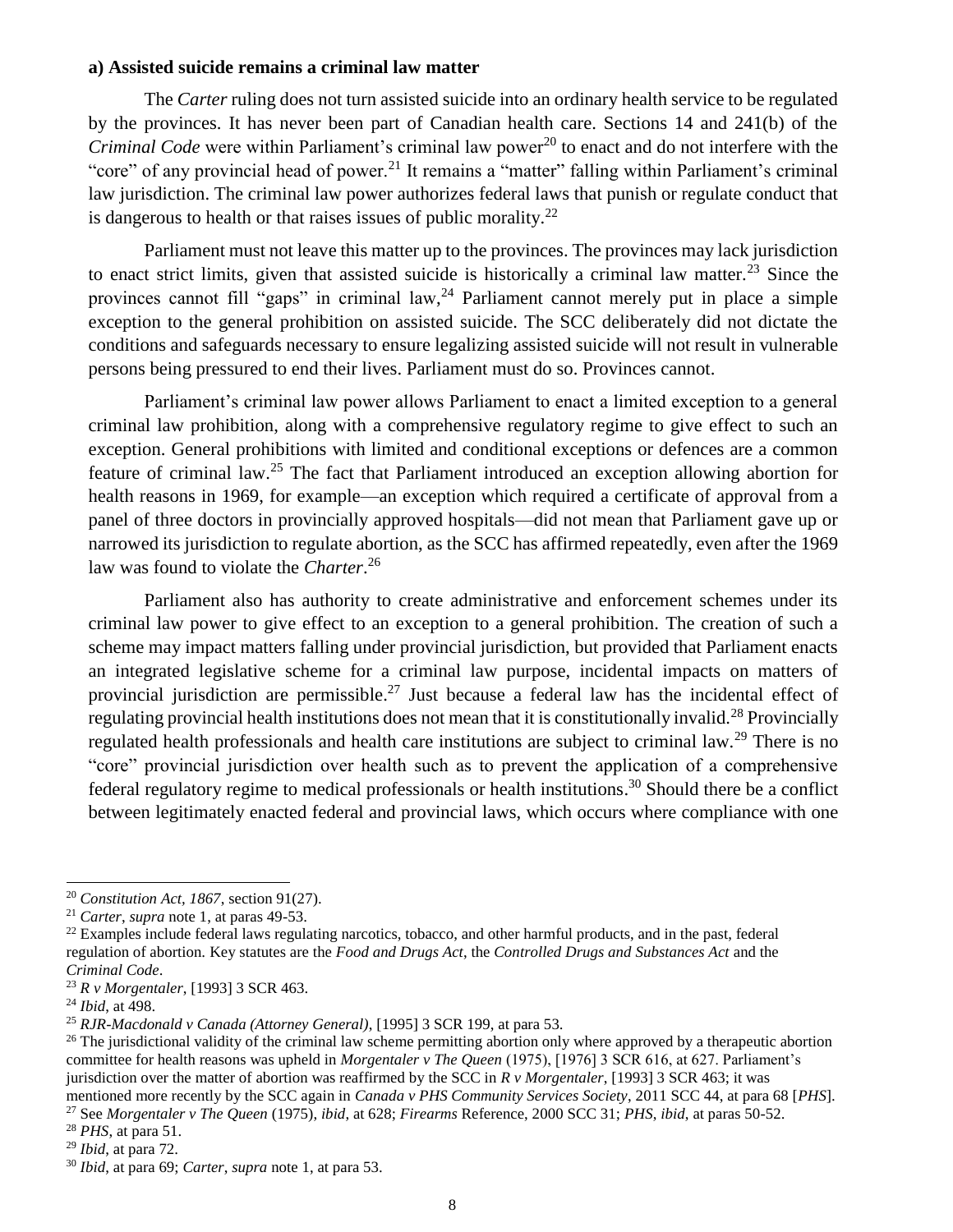law makes compliance with the other impossible or where the provincial law frustrates the purpose of the federal law, federal law is paramount.

# **b) Legalization requires strict limits, scrupulously monitored and enforced**

As recognized by all levels of court in *Carter*, assisted suicide (and voluntary euthanasia) is a complex issue. Legalization involves significant risks to society and to individuals, especially persons with disabilities, severe illness, or mental health problems. As the trial judge noted: "This review of the evidence permits no conclusion other than that there are risks inherent in permitting physicianassisted death, and that the utmost care would be needed in designing and managing a system which would allow it, in order to avoid those risks."<sup>31</sup> The SCC acknowledged in *Carter* that Parliament faces a difficult task in addressing physician-assisted suicide because it "involves complex issues of social policy and a number of competing social values" and Parliament must therefore "weigh the risks of a permissive regime with the rights of those who seek assistance in dying."<sup>32</sup>

The SCC stated that "Parliament must be given the opportunity to craft an appropriate remedy". The SCC refused to implement a remedy itself because "Complex regulatory regimes are better created by Parliament than by the courts."<sup>33</sup> A complex regime is *necessary* in order to substantially minimize the risk of abuse and error if assisted suicide or voluntary euthanasia is permitted at all. Such a regime must be fully in place before assisted suicide or voluntary euthanasia is permitted at all. Short of complete prohibition, Parliament must enact all necessary measures to ensure that consent is always properly obtained and recorded and that assisted suicide only takes place in strictly limited circumstances.

Short of a complete prohibition, Parliament should make an exception only where the patient:

- $\circ$  is a competent, fully informed adult;<sup>34</sup>
- o requests "assisted dying" voluntarily, without coercion, duress or ambivalence;
- o is terminally ill and in an advanced state of irreversible decline; and
- o is experiencing enduring and intolerable pain caused by a grievous and irremediable medical condition (not including depression or psychiatric illness);

In order to ensure that the conditions listed above are complied with, the law must only permit the provision of "aid in dying" where:

- o there is in place an audio-visual record of the informed consent that includes the diagnosis and prognosis of the patient, together with a detailed description of the palliative care alternatives available to the patient to reduce pain;
- o there is in place a written medical opinion signed by two physicians (one of whom must be the personal primary care provider for the patient) declaring that physician assistance in a patient's suicide is clearly consistent with the patient's wishes and best interests and provided in order to relieve suffering;

<sup>31</sup> *Carter* trial judgemnt, *supra* note 8, at para 854.

<sup>32</sup> *Supra* note 1, at para 98.

<sup>33</sup> *Ibid*, at para 125.

<sup>&</sup>lt;sup>34</sup> In order for consent to be informed, the patient must first have had access to fully adequate palliative care. Many patients who ask for euthanasia change their minds when given good palliative care: see M.C. Jansen-Van Der Weide, B.D. Onwuteaka-Philipsen, and G. Van Der Wal, "Requests for euthanasia and physician-assisted suicide and the availability and application of palliative options", *Palliative and Supportive Care* (2006), 4, 399–406; see also Dr. Harvey Max Chochinov, "Dignity Therapy: Final Words for Final Days", Oxford University Press, 2012, at pp 44, highlighting the positive impact of a form of palliative care on terminally ill patients' will to live. Currently, approximately only 16-30% of Canadians who need palliative care have access to it, which is appalling—see the Parliamentary Committee on Palliative Care and Compassionate Care report, "Not to be Forgotten: Care of Vulnerable Canadians" at p. 22 (November 2011, online: <http://pcpcc-cpspsc.com/wp-content/uploads/2011/11/ReportEN.pdf>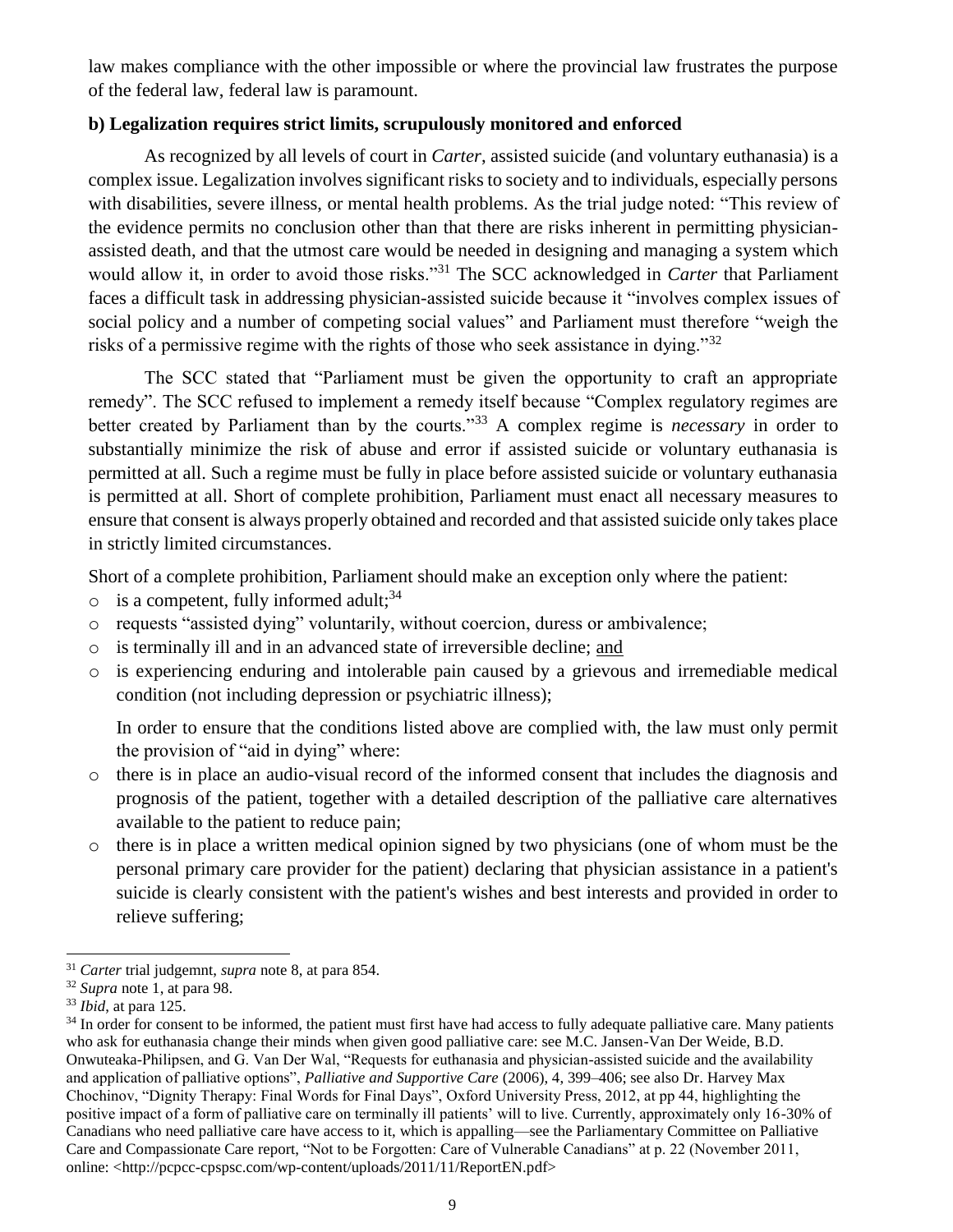- $\circ$  a judge reviews the informed consent process and issues a warrant declaring that the strict limits and scrupulous monitoring required by Parliament have been followed;
- o the application to the judge is made exclusively by the patient (no power of attorney and no advance directive permitted)<sup>35</sup>;
- o the judicial review has allowed the judge opportunity to inquire regarding cognitive impairment, depression or other mental illness, coercion, undue influence, psychological or emotional manipulation, systemic prejudice, ambivalence and misdiagnosis of the patient;
- o the judicial review has confirmed that the patient is not a minor, is not suffering from a psychiatric disorder and is not simply experiencing a minor medical condition; and
- o no physician or health care facility has been required to refer a patient, or otherwise participate in providing assistance, for physician-assisted suicide against the conscience of the physician or of the facility.

Participation in assisted suicide by physicians must be entirely voluntary. And for those who choose to participate, there must be adequate oversight of their activities. This is primarily a legal issue, and so physicians who choose to participate should be subject to judicial oversight. A judge will be best able to referee the boundary between homicide or illegal assisted suicide and permissible assisted suicide.

Although it appears to be a proposal for a temporary remedy, Justice McLachlin (as she then was) once proposed, in her dissenting opinion in *Rodriguez v British Columbia (AG)*:

[The relevant *Criminal Code*] provisions may be supplemented, by way of a remedy on this appeal, by a further stipulation requiring court orders to permit the assistance of suicide in a particular case. The judge must be satisfied that the consent is freely given with a full appreciation of all the circumstances. This will ensure that only those who truly desire to bring their lives to an end obtain assistance.<sup>36</sup>

The presence or absence of consent may determine whether an action is a crime. When it comes to homicide and assisted suicide, however, the law makes consent irrelevant. The rule that nobody is entitled to consent to his or her own death is stated in section 14 of the *Criminal Code*, which was partially invalidated by the SCC in *Carter*. The rule upholds the inviolability of life. It also has important evidentiary implications. Any victim of homicide, euthanasia (technically a form of homicide), or assisted suicide is, of course, dead, and thus not available to testify as to whether or not he or she consented to have death inflicted on him or her. Thankfully for the prosecutor, consent has always been irrelevant, at least until the *Carter* ruling. If Parliament is willing to permit assisted suicide in any circumstances, strict procedures for reliably obtaining and recording a patient's consent must be mandated and enforced.

All of which is respectfully submitted.

<sup>35</sup> The prohibition on assisted suicide applies unless the person "clearly consents to the termination of life"—*Carter*, *supra*  note 1, at para 27. Stated as it is in the present tense, this statement requires contemporaneous consent from the person seeking assisted suicide, therefore ruling out advance directives and power of attorney. This was the finding of the British Columbia Court of Appeal in *Bentley v. Maplewood Care Society,* 2015 BCCA 91, where the court concluded that a patient`s decision to accept or refuse food and water at her care facility could only be made in the "here and now", not through an advance directive:

It should come as no surprise that a court of law will be assiduous in seeking to ascertain and give effect to the wishes of the patient in the 'here and now', even in the face of prior directives, whether clear or not. This is consistent with the principle of patient autonomy that is also reflected in the statutes referred to earlier (see especially s. 19.8 of the HCCCFA Act), and in many judicial decisions, including *Carter v. Canada (Attorney General)* 2015 SCC 5 (CanLII), where the Court emphasized that when assisted suicide is legalized, it must be conditional on the "clear consent" of the patient. (para. 127, emphasis added).

<sup>36</sup> *Rodriguez*, *supra* note 18, at 627.